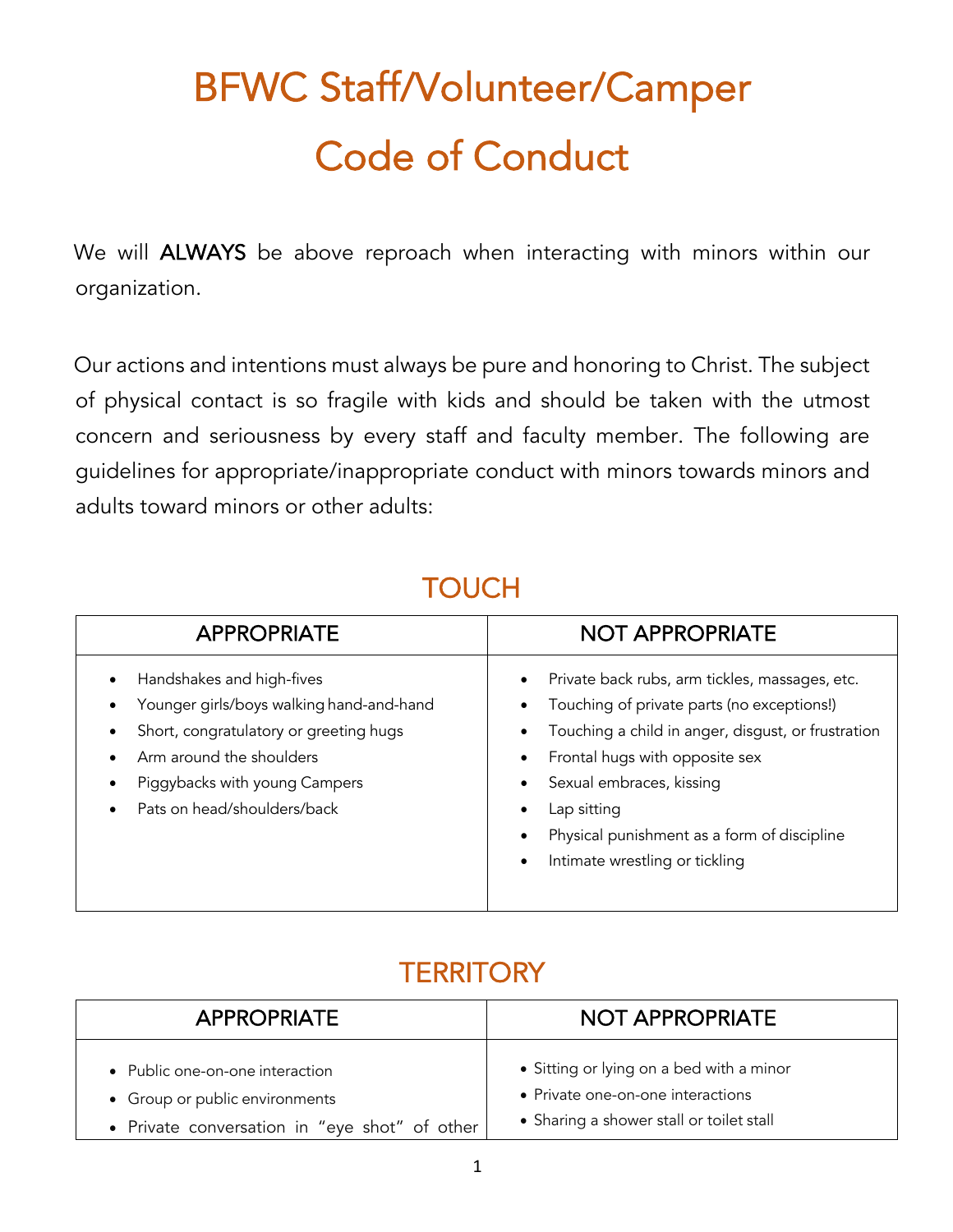| individuals with the knowledge of others | • Walking around the cabin undressed               |
|------------------------------------------|----------------------------------------------------|
|                                          | • After dark interactions outside of lighted areas |
|                                          | • Pranks that involved the damage of personal      |
|                                          | property                                           |
|                                          | • Pictures or videos taken in dormitories and      |
|                                          | restroom areas are forbidden.                      |

## TALK

| <b>APPROPRIATE</b>                                                                                                                                                                                                                                                                        | <b>NOT APPROPRIATE</b>                                                                                                                                                                                                                                                                                                                                                                                                                                                                          |
|-------------------------------------------------------------------------------------------------------------------------------------------------------------------------------------------------------------------------------------------------------------------------------------------|-------------------------------------------------------------------------------------------------------------------------------------------------------------------------------------------------------------------------------------------------------------------------------------------------------------------------------------------------------------------------------------------------------------------------------------------------------------------------------------------------|
| • Verbal praise for achievement or behavior<br>• Verbal encouragement<br>• Scripturally based teaching<br>• Conversational topics (likes, dislikes,<br>struggles, issues they are facing)<br>• Items of a sexual nature should be<br>gender based; age appropriate in a<br>group setting. | • Compliments or questions relating to<br>physique or body development<br>· Sexual jokes, homosexual innuendoes, or<br>bathroom humor<br>• Swearing or vulgar language<br>• Individual secrets or special gifts<br>· Sexual coaching or conversation<br>• Any conversation that encourages sinful<br>behavior (i.e. drug use, pornography,<br>homosexuality, under- age drinking, adultery,<br>sex before marriage, lying, stealing)<br>· Harassment, *bullying, ridicule, excessive<br>teasing |

\*Bullying is when someone repeatedly and on purpose says or does mean or hurtful things to another person. Inappropriate behavior that leads to dismissal may or may not constitute bullying.

## Reporting of Inappropriate Behavior:

#### Faculty Observed:

Take immediate action to correct the behavior if it involves a camper. Notify the Program Director if behavior is not corrected. If it involves a staff members or faculty member notify the Program Director or Executive Director immediately